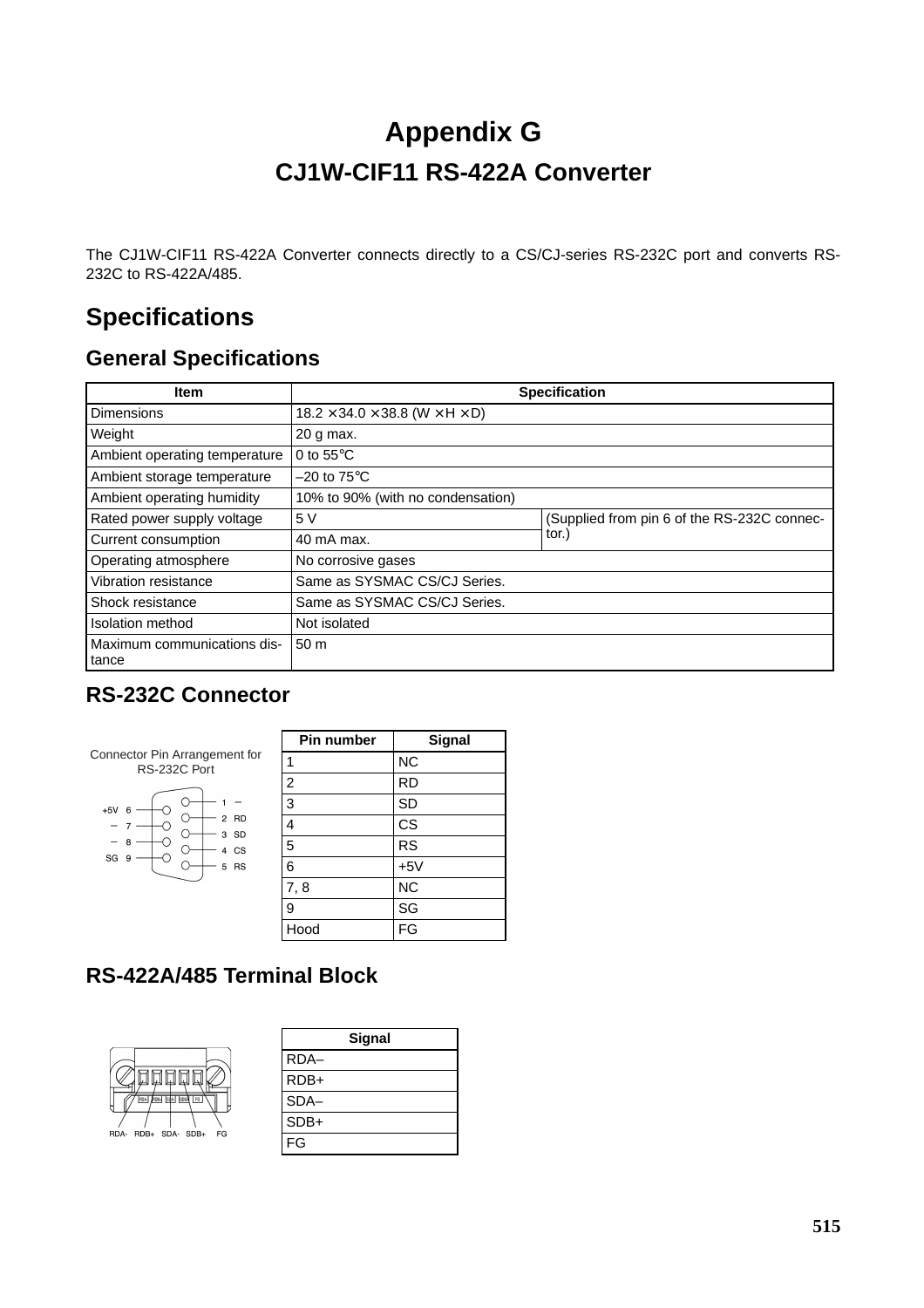# **DIP Switch Settings**

| <b>Pin</b><br>number | <b>Function</b>                                        | ΟN                                                  | <b>OFF</b>                                      |
|----------------------|--------------------------------------------------------|-----------------------------------------------------|-------------------------------------------------|
|                      | Terminating resistance                                 | With (at both ends of the commu-<br>nications path) | Without                                         |
|                      | Two-wire/four-wire method selec-<br>tion (See note 1.) | Two-wire method                                     | Four-wire method                                |
| 3                    | Two-wire/four-wire method selec-<br>tion (See note 1.) | Two-wire method                                     | Four-wire method                                |
| $\overline{4}$       | Not used.                                              |                                                     |                                                 |
| 5                    | Selection of RS control for RD<br>(See note 2.)        | With RS control                                     | Without RS control (always ready<br>to receive) |
| 6                    | Selection of RS control for SD<br>(See note 3.)        | With RS control                                     | Without RS control (always ready<br>to send)    |

**Note** 1. Set pins 2 and 3 to the same setting. (ON for the two-wire method or OFF for the four-wire method.)

- 2. To prohibit echoback, set pin 5 to ON (with RS control).
- 3. When connecting to several devices using the four-wire method in a 1:N connection, set pin 6 to ON (with RS control). When connecting using the two-wire method, set pin 6 to ON (with RS control).

## **Dimensions**



# **DIP Switch Settings, Wiring, and Installation**

The DIP switch settings must be changed to perform communications according to settings other than the default settings.

1. Remove the DIP switch cover using a flat-bladed screwdriver in the way shown below.



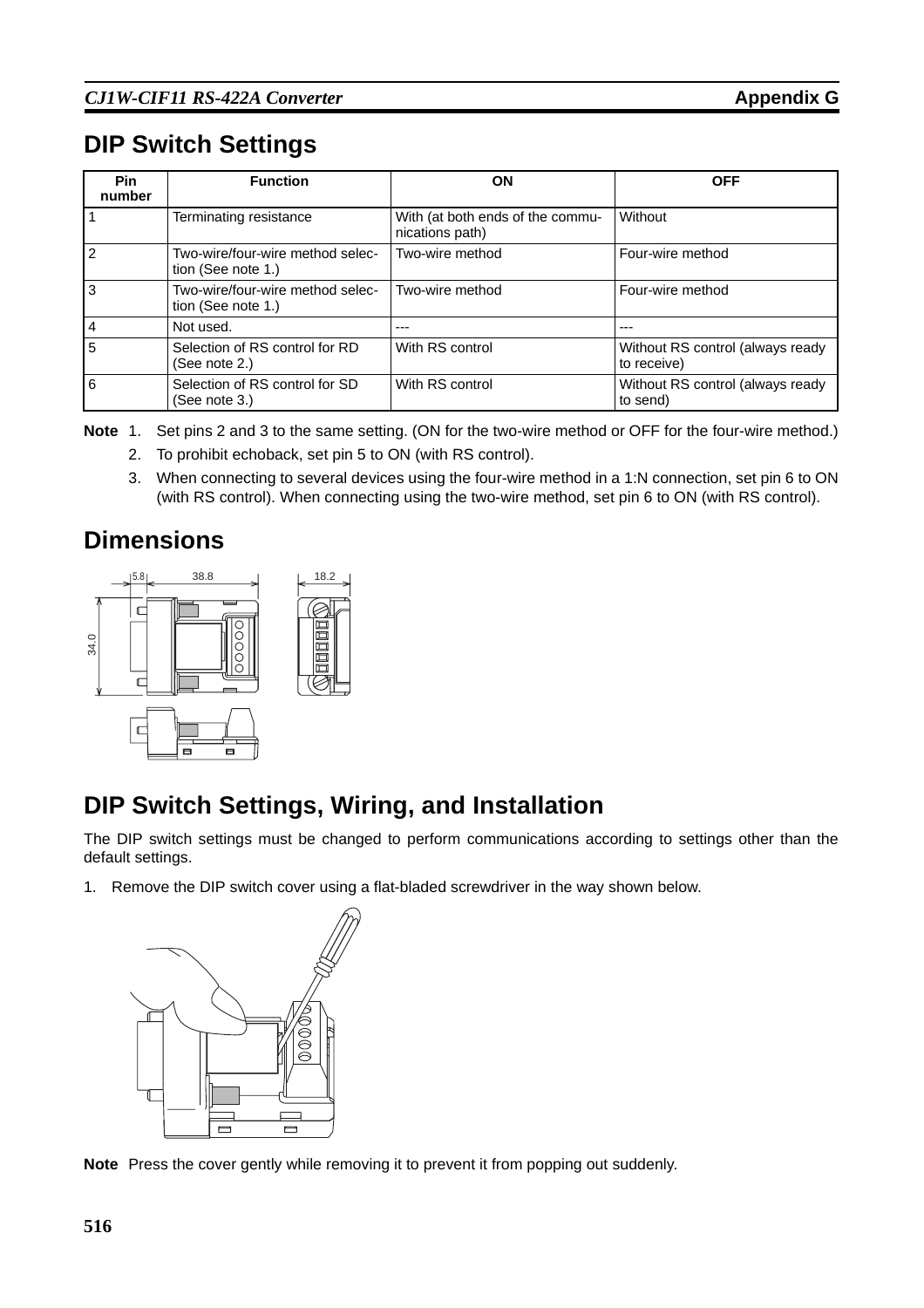- 2. Using a fine pair of tweezers or other tool with a fine point, change the settings of the DIP switch pins to match the desired communications conditions.
- 3. Be sure to remount the cover after finishing the DIP switch settings.



All the pins are factory-set to OFF.

#### **Wiring the RS-422A/485 Terminal Block**

- Use either two-wire or four-wire shielded cable. Recommended cable: CO-HC-ESV-3P×7/0.2 (Hirakawa Hewtech)
- Connect the shield wire at both ends of the cable carrying RS-422A/485 signals to ground, and ground the ground terminal on the Power Supply Unit of the CPU or Expansion Rack to 100  $\Omega$  max.
- 1. Taking care not to damage the shield, strip between 30 and 80 mm of sheath off the end of the cable.



4. Carefully twist the shield mesh together to form a single wire, and carefully cut off the material surrounding the signal wires and any unnecessary signal wires.



5. Strip the sheath off the signal wires to a length sufficient to attach crimp terminals. Apply vinyl tape or heat– shrinking tube to the sheathes and stripped parts of communications lines.



- 6. Attach sticktype crimp terminals to ends of the signal lines and crimp them using a crimp tool.
	- Recommend crimp terminals: Phoenix Contact AI Series AI-0.5-8WH-B (serial number: 3201369)
	- Recommended crimp tool: Phoenix Contact ZA3



With four-wire cables, insert two signal lines into each crimp terminal together before crimping.

• Recommend crimp terminals: Phoenix Contact AI Series AI-TWIN2×0.5-8WH (serial number: 3200933)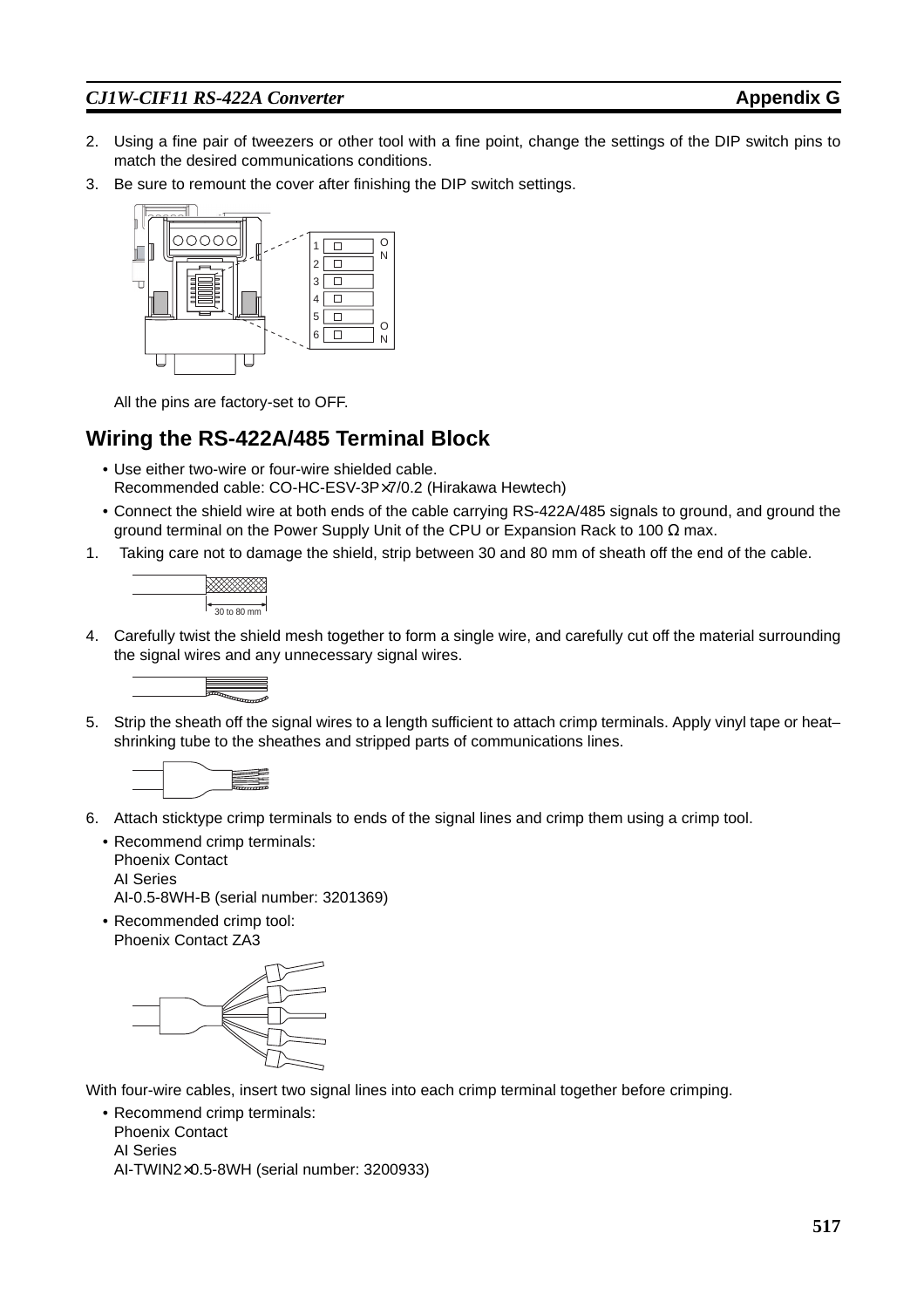- Recommended crimp tool: Phoenix Contact UD6 (serial number: 1204436)
- 7. Connect the signal lines and the shield line to the RS-422A/485 terminal block.



# **Mounting to the Unit**

Mount the Converter to the RS-232C port (D-Sub, 9-pin) of the Unit to be connected in the following way.

- 1. Align the Converter's connector with that of the Unit and push it into the Unit's connector as far as possible.
- 2. Tighten the mounting screws on either side of the Converter. (Tightening torque: 0.3 N⋅m.)

As an example, connection to a CJ1 CPU Unit is shown below.



### **Wiring Example (CJ1M CPU Units Connected via Serial PLC Link)**